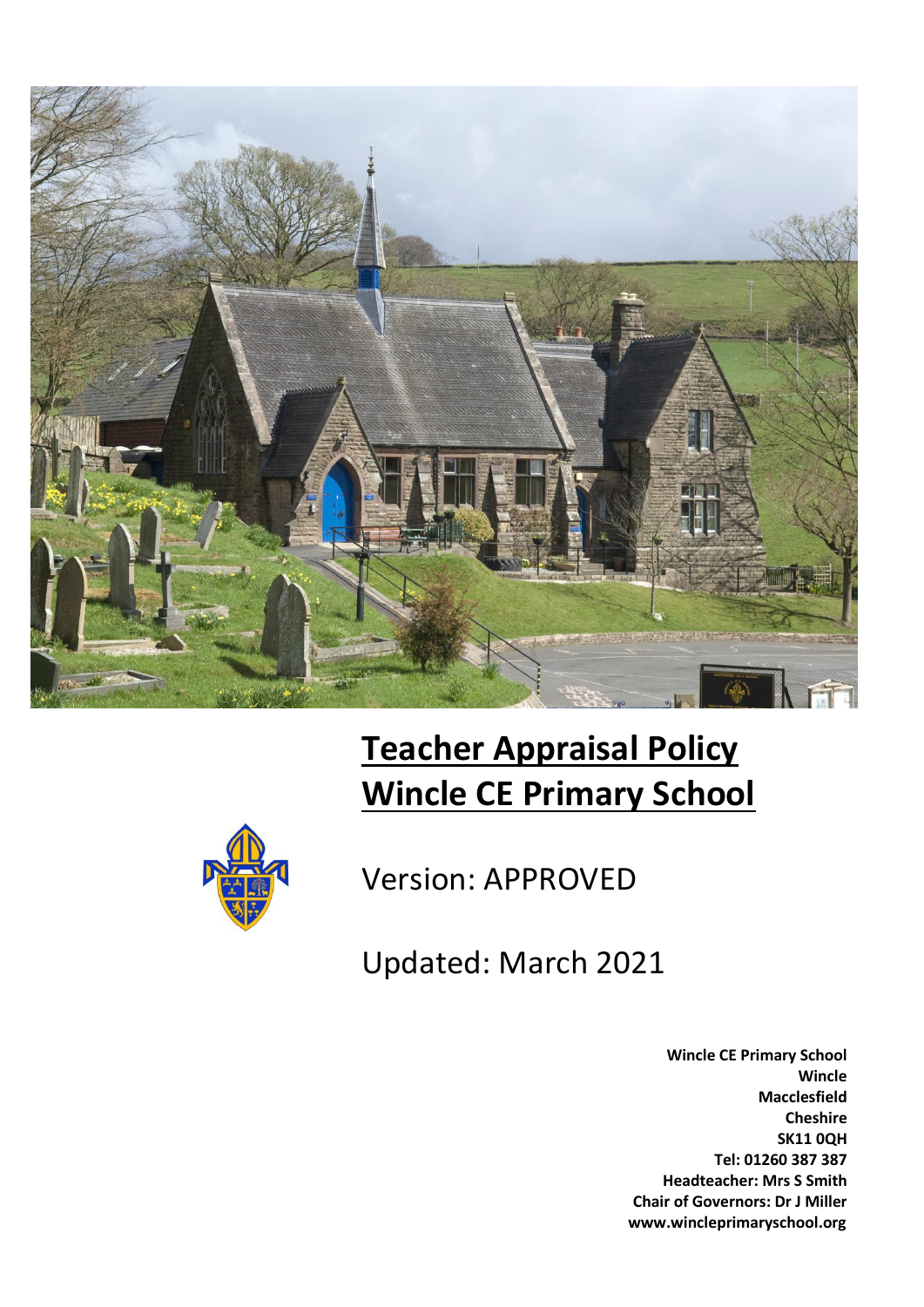#### Our school's vision:

*Wincle School creates an enriching and outstanding rural education, nurturing the whole individual: body, mind and soul, inspiring rounded, happy, courageous children who exhibit a passion for learning, a confident faith, a loving concern for community and an inclusive respect for all.*

**Our school's vision is for every member of our school community: staff, pupils and their families. We value the well-being of our staff and ensure we nurture each individual. We support and encourage continuous professional development and are fully committed to supporting our staff in times of need. We feel that with this support and regular monitoring, our staff can successfully produce an outstanding education.**

We encourage our pupils to 'Shine like Stars' (Philippians 2:15) and to do this run with the following acronym:

|   |                 | No act of kindness, no matter how small, is ever wasted." Aesop                                                                                       |
|---|-----------------|-------------------------------------------------------------------------------------------------------------------------------------------------------|
|   |                 | We would like our pupils to have the confidence to know that they can make a difference: have hope for the                                            |
| s | Service         | future.                                                                                                                                               |
|   |                 | We encourage our pupils to challenge injustice and inequality                                                                                         |
|   |                 | Tour principles are founded on the truth that we are loved by the Father, Saved by the Son and Sanctified by                                          |
|   |                 | the Holy Spirit.                                                                                                                                      |
|   | Theology        | $\overline{\blacktriangleright}$ We want to ignite passion and curiosity for learning, providing an exciting curriculum to inspire all learners to be |
|   |                 | the best they can be.                                                                                                                                 |
|   |                 | We encourage our pupils to show integrity                                                                                                             |
|   |                 | We would like our pupils to have the courage to fight for what is important                                                                           |
|   | <b>Attitude</b> | ☆<br>When things are challenging, we would like our pupils to display perseverance and not give up.                                                   |
|   |                 | Learn from yesterday, live for today, hope for tomorrow" Albert Einstein                                                                              |
|   |                 | We nurture the whole individual: body, mind and soul                                                                                                  |
|   |                 | We encourage the pupils to respect every living creature and show compassion.                                                                         |
|   | Relationships   | we would like our children to treat other people as they would like to be treated following Jesus' example.                                           |
|   |                 | We are all unique                                                                                                                                     |
|   |                 | We help all Naildren build trusting relationships                                                                                                     |
|   |                 | Clothe yourselves with compassion, kindness, humility, gentleness and patience.' (Colossians 3:12)                                                    |
|   | Shine like      | If am the Light of the world; he who follows Me will not walk in the darkness, but will have the Light of life."                                      |
|   | stars           | (John 8:12)                                                                                                                                           |
|   |                 | We would like our pupils to shine in their behaviour, attitudes, relationships and learning.                                                          |

### **TEACHER APPRAISAL POLICY**

The Governing Body of Wincle CE (A) Primary School have adopted this appraisal policy in accordance with the Education (School Teachers' Appraisal) (England) Regulations 2012.

#### **APPLICATION OF THE POLICY**

The policy applies to the head teacher and to all teachers employed by the school except teachers on contracts of less than one term, those undergoing induction (i.e. NQTs) and those who are the subject of capability procedures.

#### **PURPOSE**

This policy sets out the framework for a clear and consistent assessment of the overall performance of teachers and the head teacher and for supporting their development needs within the context of the school's improvement plan and their own professional needs. Where teachers are eligible for pay progression, the assessment of performance throughout the cycle will be the basis on which the recommendation is made by the appraiser.

This policy should be read in conjunction with the school's pay policy which provides details of the arrangements relating to teacher's pay in accordance with the School Teachers' Pay and Conditions Document.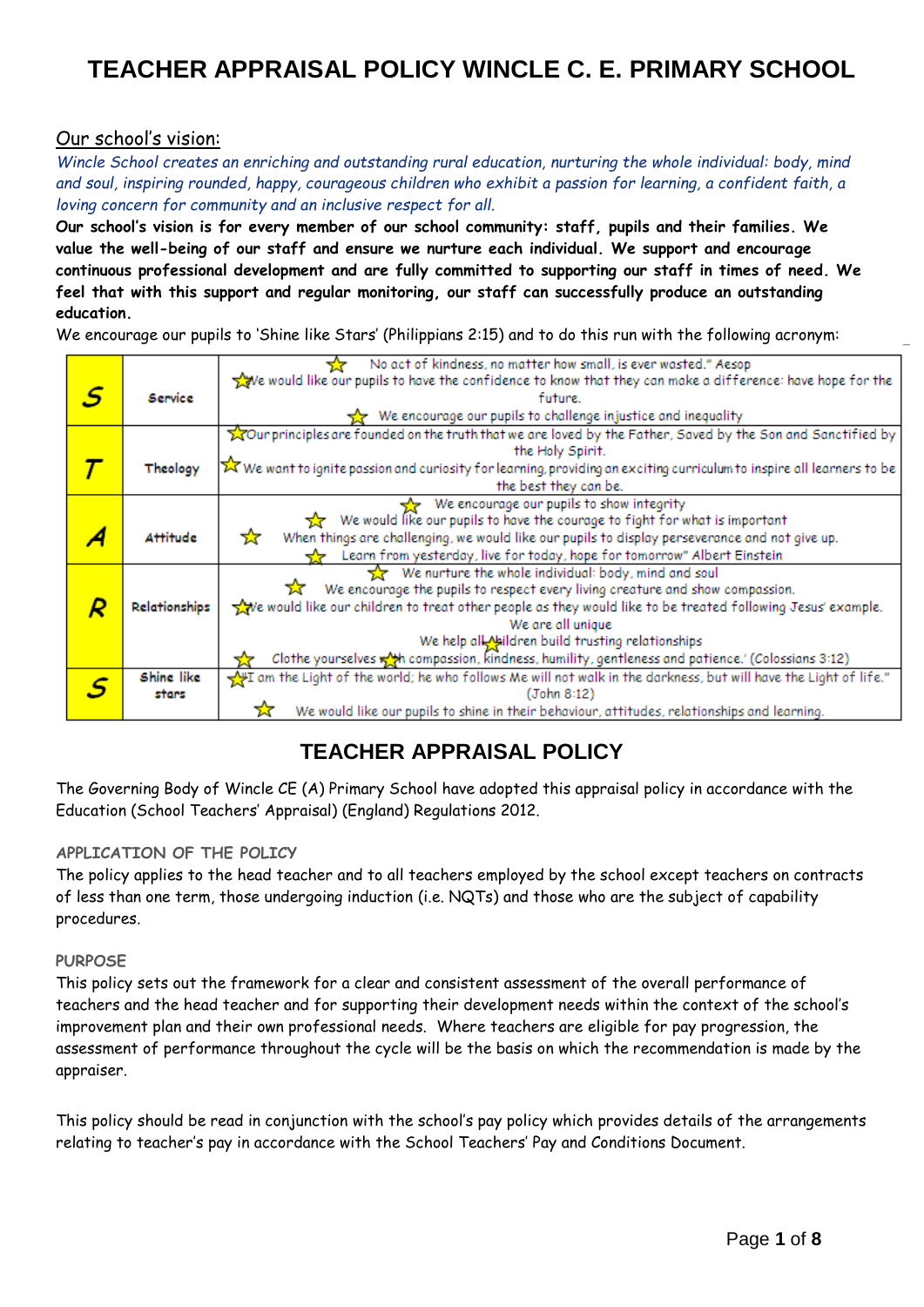#### **LINKS TO SCHOOL IMPROVEMENT**

The Governing Body expect that objectives set for all teachers including the head teacher, if achieved, will improve the education of pupils at our school and contribute to the implementation and achievement of the School Development Plan as identified through the Self Evaluation Form (SEF) and any other plans adopted from time to time to improve the school's education provision and performance.

#### CONSISTENCY OF TREATMENT AND FAIRNESS

The Governing Body is committed to ensuring consistency of treatment and fairness in the operation of teacher appraisal.

To ensure this the following provisions are made in relation to moderation and quality assurance.

#### **STANDARDS**

Teachers will be assessed against the 'Teachers' Standards' and any other standards relating to teachers' performance as the governing body or head teacher determines is applicable to the performance of any individual teacher and that they have been informed of at the start of the appraisal period.

The head teacher will be assessed against the National Standards for Head Teachers and any other standards relating to teachers' performance as the governing body determines is applicable to their performance and that they have been informed of at the start of the appraisal period.

#### OBJECTIVE SETTING

The objectives set will be rigorous, challenging, achievable, time-bound, fair and equitable in relation to teachers with similar roles/responsibilities and experience, and will have regard to what can reasonably be expected of any teacher at a given point of their career progression. Governors also recognise the desirability of staff being able to achieve a satisfactory work-life balance. Objectives will take account of any relevant pay progression criteria and, where possible, the teachers' professional aspirations. They will be such that, if they are achieved, they will contribute to improving the education of pupils at the school and the implementation of any plans of the governing body or head teacher designed to improve the school's education provision and performance.

Objectives will be set as soon as practicable after the beginning of the appraisal period. The appraiser and appraisee will seek to agree the objectives but where a joint determination cannot be made the appraiser will make the determination.

In this school, all teachers, including the head teacher:

- will have no more than four objectives;
- will not necessarily all have the same number of objectives
- will have a whole school objective
- and **may** have a team/KS objective, as appropriate

Though appraisal is an assessment of overall performance of teachers and the head teacher, objectives cannot cover the full range of a teacher's roles/responsibilities. Objectives will, therefore, focus on the priorities for an individual for the cycle. At the review stage, teachers will also be assessed against the Teachers' Standards and any other standards relating to teachers' performance as the governing body or head teacher determines is applicable to the performance of any individual teacher and that they have been informed of at the start of the appraisal period.

#### Reviewing Progress

At the end of the appraisal cycle, the appraiser(s) will assess the performance of the teacher or head teacher against:

The 'Teachers' Standards' or the National Standards for Head Teachers as applicable, and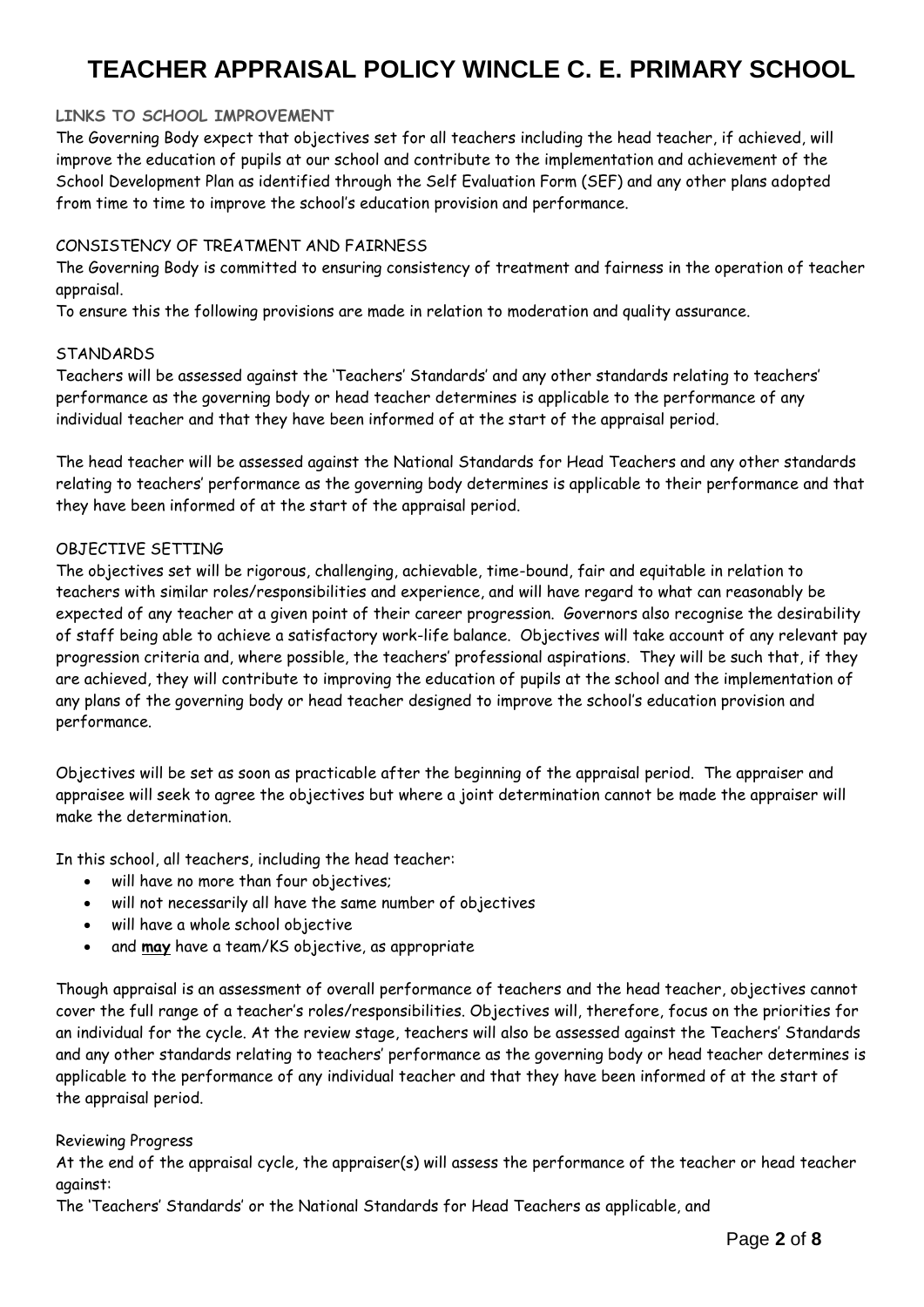Any other set of standards relating to teachers' or head teachers' performance about which the teacher has been notified at the beginning of the appraisal period, The teacher or head teacher's objectives, and The teacher or head teacher's professional development needs

The appraiser(s) will also, where relevant under the School Teachers' Pay and Conditions Document, make a recommendation relating to the teacher or head teacher's pay.

Assessment of performance against an objective will be on the basis of the performance criteria set at the beginning of the cycle. Good progress towards the achievement of a challenging objective, even if the performance criteria have not been met in full, will be assessed favourably.

The appraisal cycle is annual, but on occasions it may be appropriate to set objectives that will cover a period over more than one cycle. In such cases, the basis on which the progress being made towards meeting the performance criteria for the objective will be assessed at the end of the first cycle and will be recorded in the report at the beginning of the next cycle.

#### **APPRAISAL REPORT**

As soon as practicable following the end of each appraisal period, teachers will be provided with a written report which will record the assessment of their performance against:

The 'Teachers' Standards', and

- any other set of standards relating to teachers' performance agreed by the Governing Body and about which the teacher has been notified at the beginning of the appraisal period,
- the teacher's objectives, and will record
- the teacher or head teacher's professional development needs and any action that is to be taken to address these

The report will also, where relevant under the School Teachers' Pay and Conditions Document, record a recommendation relating to the teacher or head teacher's pay.

#### APPEALS

Where a member of staff is dissatisfied with the application of the appraisal process (except for decisions on pay), they have recourse to the school's Grievance Procedure to pursue the matter.

Where a member of staff is dissatisfied with the recommendation or decision on pay, they have the right of appeal through the appeals mechanism of the School Pay Policy.

#### CONFIDENTIALITY

The appraisal process and the reports generated under it will be treated with confidentiality at all times. The appraisee's line manager or, where s/he has more than one, each of her/his line managers and the head teacher will be provided with access to the appraisee's plan and review recorded in her/his report.

Governors will be given access to the appraisal report of any teacher, on request and where they are being asked to make a decision on pay.

Appraisees will be told who has requested and has been granted access to their report.

Governors directly involved in the head teacher's appraisal and the external adviser will be provided with access to the head teacher's planning and review record in the report. Details of the head teacher's objectives will be reported to the full governing body as soon as practicable after the beginning of the appraisal cycle. Governors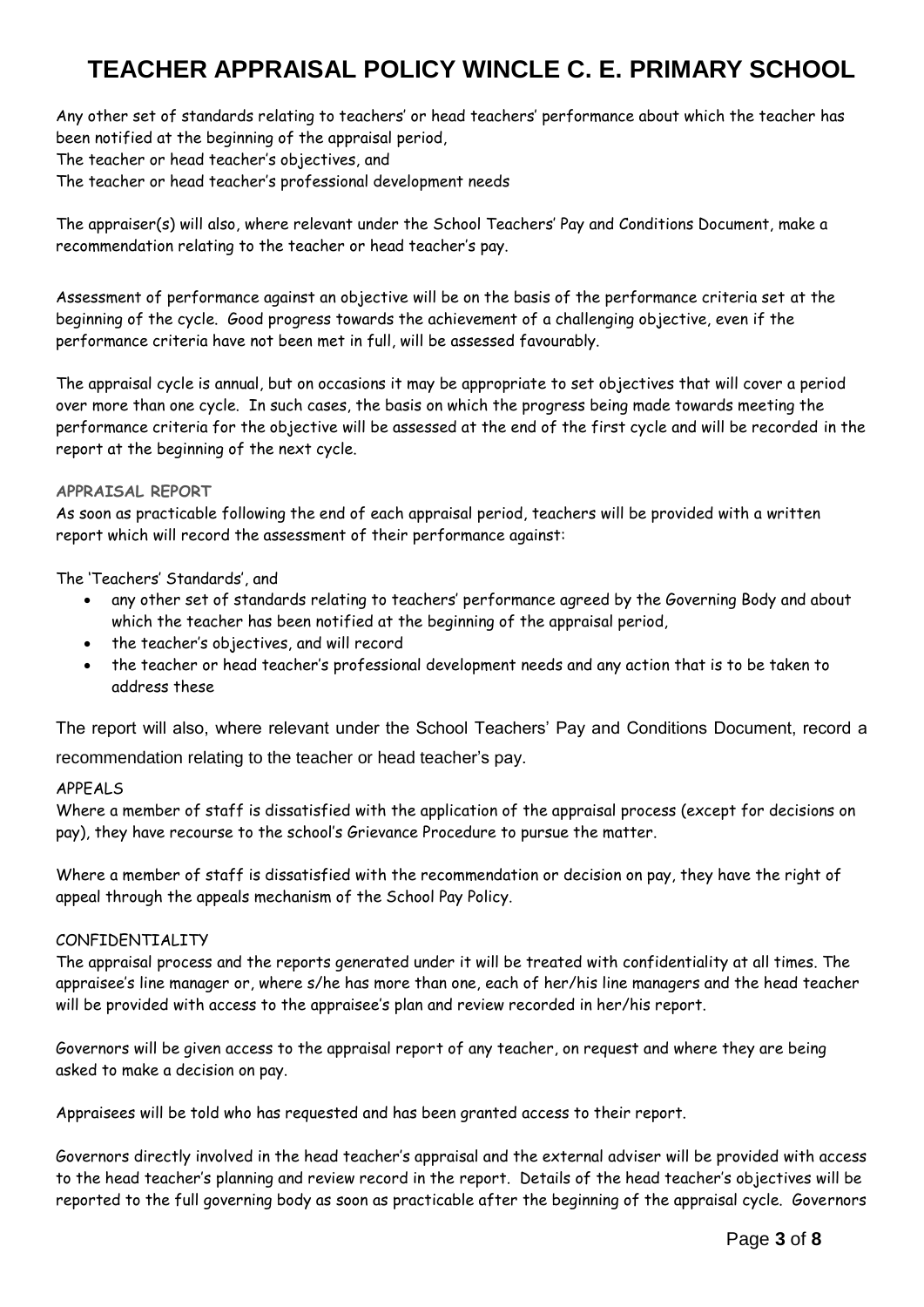not directly involved in the head teacher's appraisal will be given access to the review of his/her performance, on request, and where they are being asked to make a decision on pay.

#### **TRAINING AND SUPPORT**

The school's CPD programme will be informed by the training and development needs identified during the appraisal process.

The governing body will ensure in the budget planning that, as far as possible, appropriate resources are made available in the school budget for any training and support agreed for appraisees.

An account of the training and development needs of teachers in general, including the instances where it did not prove possible to provide any agreed CPD, will form a part of the head teacher's annual report to the governing body about the operation of appraisal in the school.

With regard to the provision of CPD in the case of competing demands on the school budget, a decision on relative priority will be taken with regard to the extent to which: (a) the identified CPD training and support is deemed as essential to the school meeting its priorities and (b) the CPD identified as essential for the appraisee to meet their objectives. The school's priorities will have precedence. Teachers should not be held accountable for failing to make good progress towards meeting their performance criteria where the support recorded in the appraisal report has not been provided.

**APPOINTMENT OF APPRAISERS FOR THE HEAD TEACHER** 

Appointment of Governors

In this school:

The Governing Body is the appraiser for the head teacher and to discharge this responsibility appoints: two governors of which at least one will be a foundation governor and where possible the Chair.

Where a head teacher is of the opinion that any of the governors appointed by the governing body under this regulation is unsuitable for professional reasons, s/he may submit a written request to the governing body for that governor to be replaced, stating those reasons.

**Appointment of External Adviser**

The Governing Body will appoint an external adviser to provide advice and support in relation to the appraisal of the head teacher. The Governing Body will consult the external adviser before setting the head teacher's objectives.

#### **APPOINTMENT OF APPRAISERS FOR TEACHERS**

The head teacher must ensure the appraisal of every other teacher employed in the school.

Where it becomes apparent the appraiser will be absent for the majority of the cycle, the head teacher may perform the duties him/herself or delegate them to another teacher. Where this teacher is not the appraisee's line manager, the teacher will have an equivalent or higher status in the staffing structure as the teacher's line manager. The appraisal cycle will not begin again in the event of the appraiser being changed.

All line managers to whom the head teacher has delegated the role of appraiser will receive appropriate preparation for that role.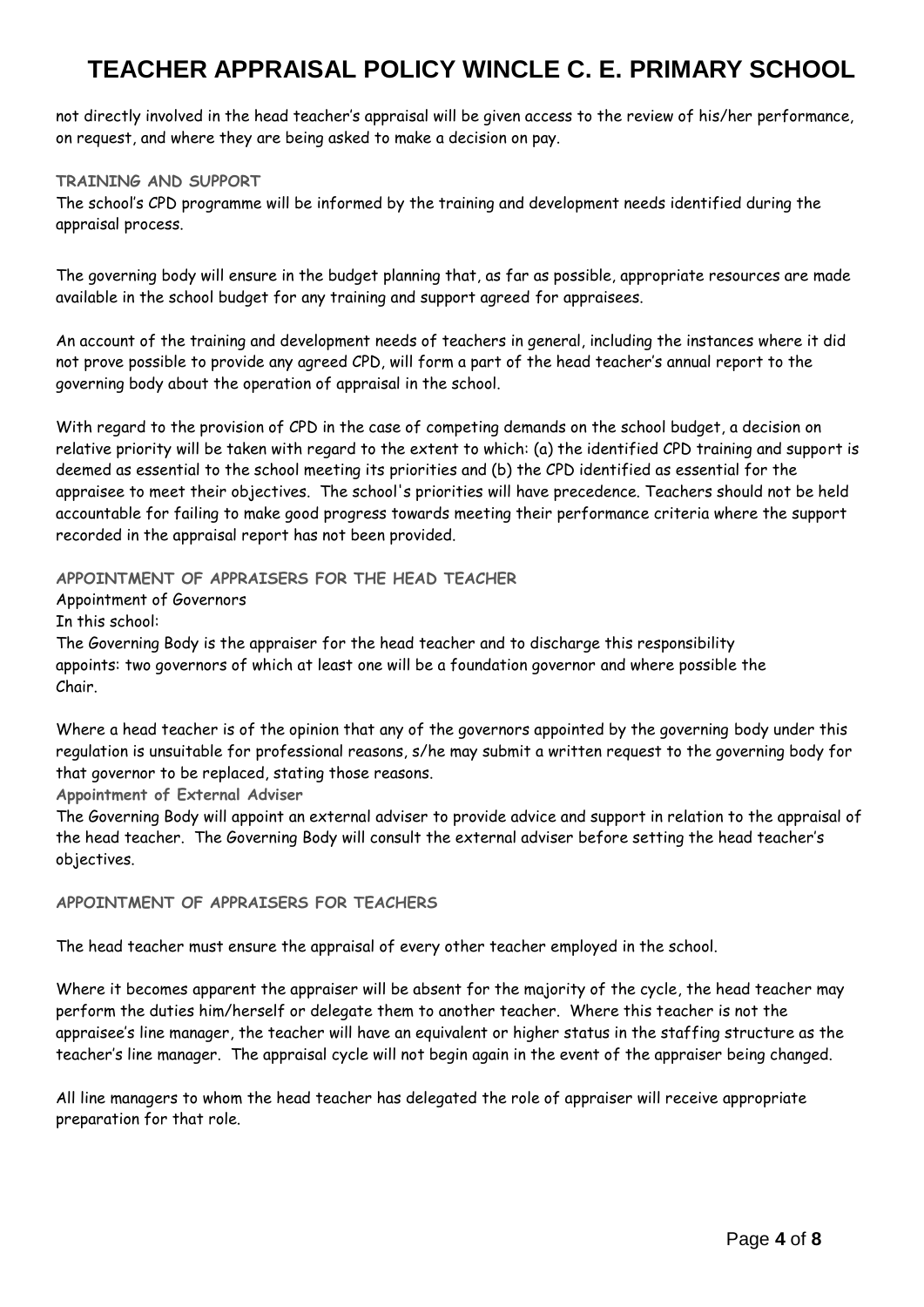#### THE APPRAISAL PERIOD

The appraisal period will be 12 months.

The appraisal cycle in this school will run from 1<sup>st</sup> September to 31<sup>st</sup> August for teachers, the head teacher and support staff.

Teachers, who are employed on a fixed term contract of less than one year, will have their performance managed in accordance with the principles underpinning the provisions of this policy. The length of the cycle will be determined by the duration of their contract*.*

Where a teacher starts their employment at the school part-way through a cycle, the head teacher or, in the case where the teacher is the head teacher, the governing body shall determine the length of the first cycle for that teacher, with a view to bringing this cycle into line with the cycle for other teachers at the school as soon as possible.

Where a teacher transfers to a new post within the school part-way through a cycle, the head teacher or, in the case where the teacher is the head teacher, the governing body shall determine whether the cycle shall begin again and whether to change the appraiser.

#### MONITORING

The governing body will ensure that all teachers, including the head teacher, have their performance appraised on an annual basis.

The head teacher will provide the governing body with a written report on the operation of the school's appraisal policy annually. The report will not contain any information which would enable any individual to be identified. The report will include:

- the operation of the appraisal policy;
- the effectiveness of the school's appraisal procedures;
- teachers' training and development needs.

#### Equality Impact Assessment

The Governing Body is satisfied that the terms of this policy will not impact adversely on members of staff who have a protected characteristic within the meaning of the Equality Act 2010.

In addition, the Governing Body is committed to promoting equality and will ensure that the appraisal process is fair and non-discriminatory and that monitoring data should be included in the head teacher's report covering each of the protected characteristics within the Equality Act 2010.

The head teacher will also report on whether there have been any appeals or representations on an individual or collective basis on the grounds of alleged discrimination under any protected characteristics. REVIEW OF THE POLICY

The Governing Body will review the appraisal policy every school year at its Spring Term meeting.

The Governing Body will take account of the head teacher's report in its review of the appraisal policy. The policy will be revised as required to introduce any changes in regulation and statutory guidance to ensure that it is always up to date.

The Governing Body will seek to agree any revisions to the policy with the recognised trade unions having regard to the results of the consultation with all teachers.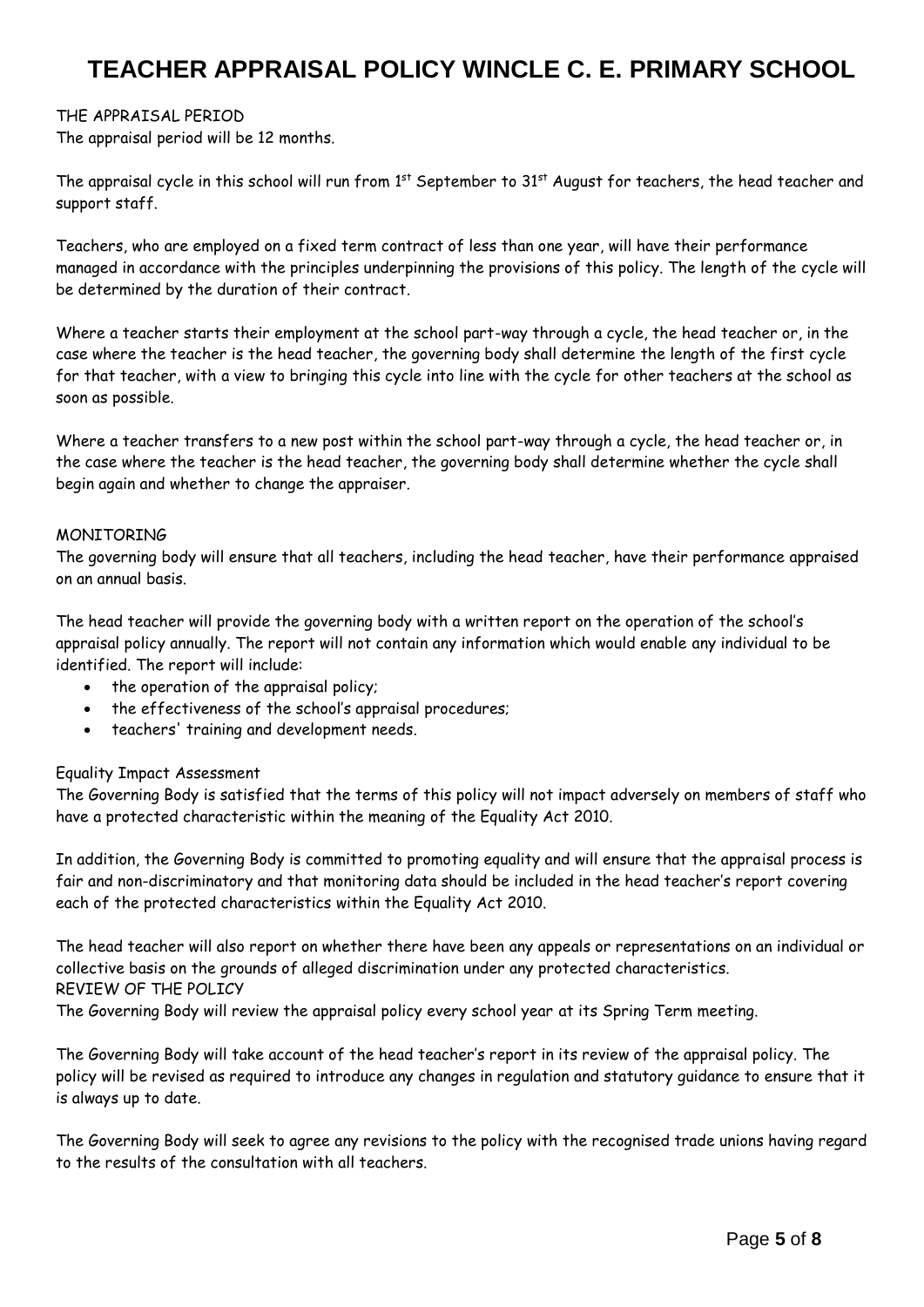To ensure teachers are fully conversant with the appraisal arrangements, all new teachers who join the school will be briefed on them as part of their introduction to the school.

MODEL CLASSROOM OBSERVATION PROTOCOL CONTEXT Head teachers and Governing Bodies are required to organise classroom observation for a range of reasons and purposes. These are underpinned in the statutory context by: School Teachers' Appraisal Regulations The School Teachers' Pay and Conditions Document (STPCD), National Standards for Head teachers (2004), Teachers' Standards 2014

#### PRINCIPLES The School believes that:

This protocol is applicable to classroom observations for the purposes of appraisal for teachers and those in support roles who work in the classroom and are engaged in teaching and learning activities.

Observations may be by the head teacher, another member of the leadership team, by the teacher's line manager or someone familiar with the work they do and in receipt of an appropriate TLR. Only teachers with QTS may observe other teachers and appropriate training in observation skills and the provision of constructive feedback should be provided.

We will endeavour to conduct classroom observations to achieve a range of objectives at the same time which will include appraisal and the requirements placed on the head teacher to ensure that s/he monitors the standards of teaching and learning overall.

This protocol should be understood and agreed by all those who are covered by it.

#### **PROCEDURES**

An observation schedule will be provided to all staff detailing when and for what purpose (e.g. subject review, appraisal) individual observations will take place including the focus of the observation (e.g. management of pupils' behaviour).

As a minimum, five working days notice should be provided wherever possible. No observations should take place unannounced except within the context of the head teacher's right to drop in to monitor standards of teaching and learning.

In this school, drop ins will be undertaken by the head teacher supported by appropriate and designated member(s) of the leadership team plus the School Improvement Partner (SIP) or Local Leader of Education (LLE) where included as a part of the school improvement cycle.

Observations should be of an appropriate length to meet the declared purpose and focus and recorded in a standard format in use throughout the school for all staff groups (teachers, NQTs, support staff).

The record should be dated and as a minimum summarise the purpose and focus of the observation, the age and ability range of pupils, what happened in the classroom, the resources deployed, and any development points or follow up especially in respect of CPD needs. It should also contain an opportunity for the member of staff being observed to comment if they so wish.

Feedback both written and oral should be provided on all occasions whether the observation has been carried out by staff within the school or by LA staff for monitoring and support purposes. In the case of oral